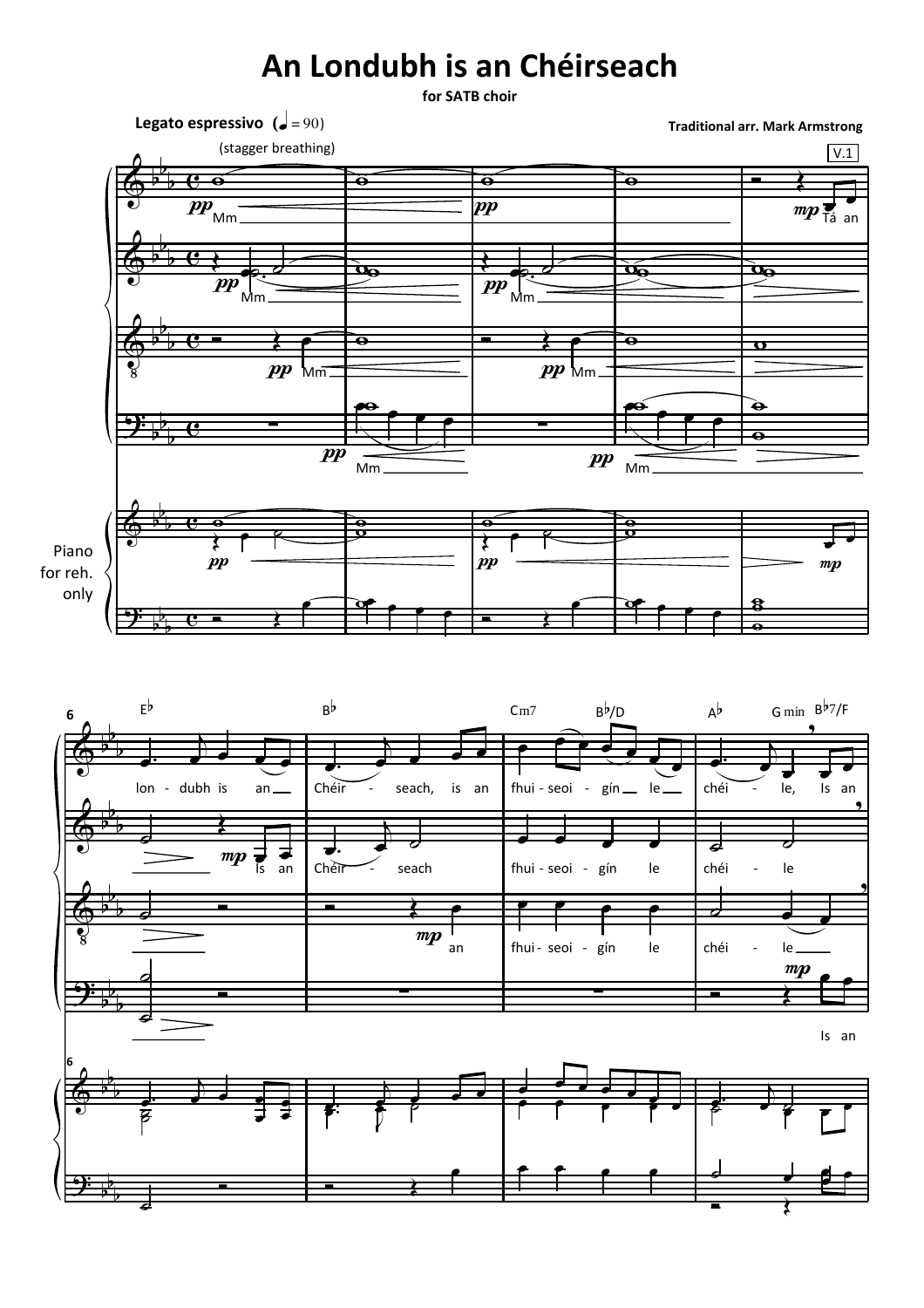2



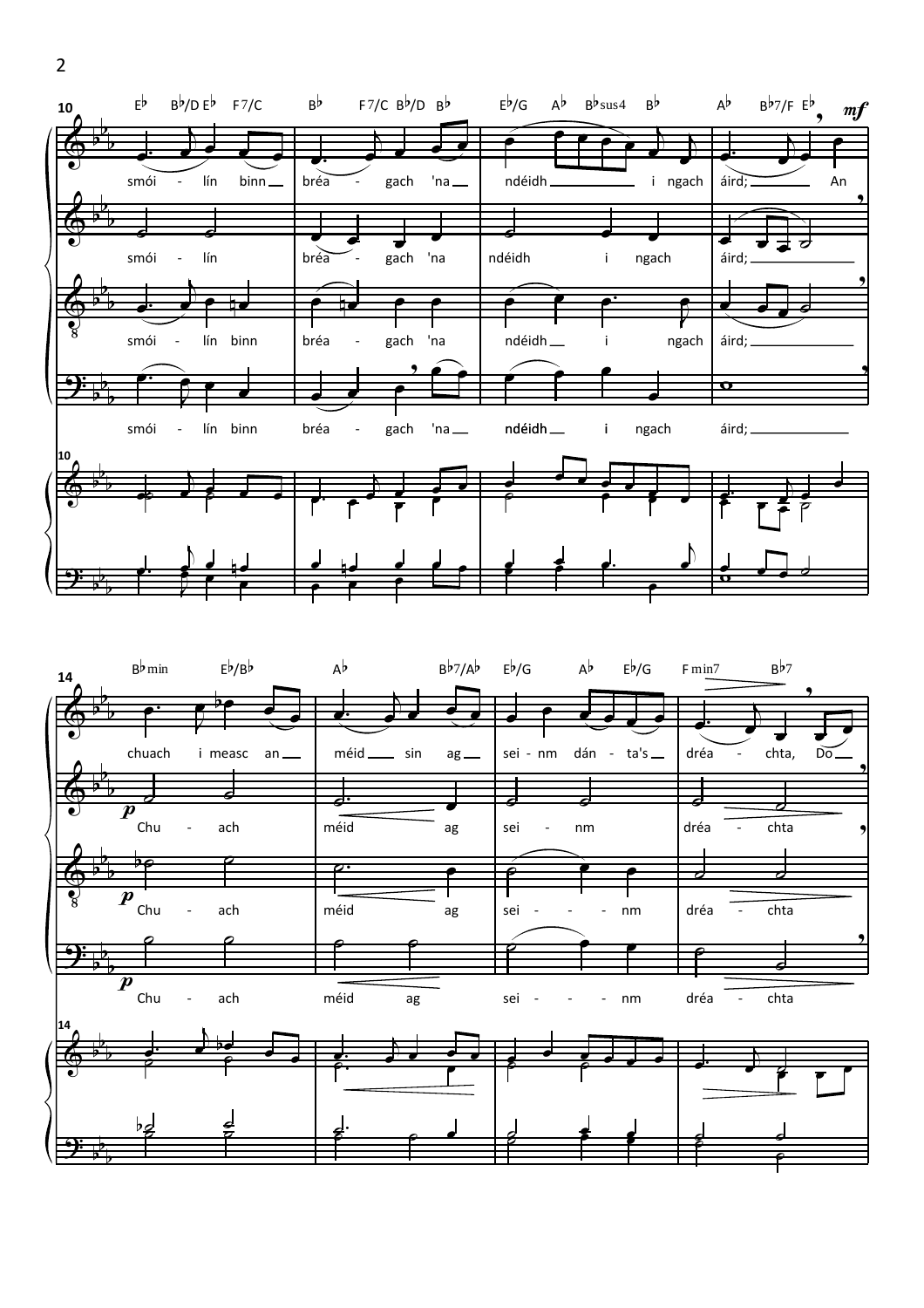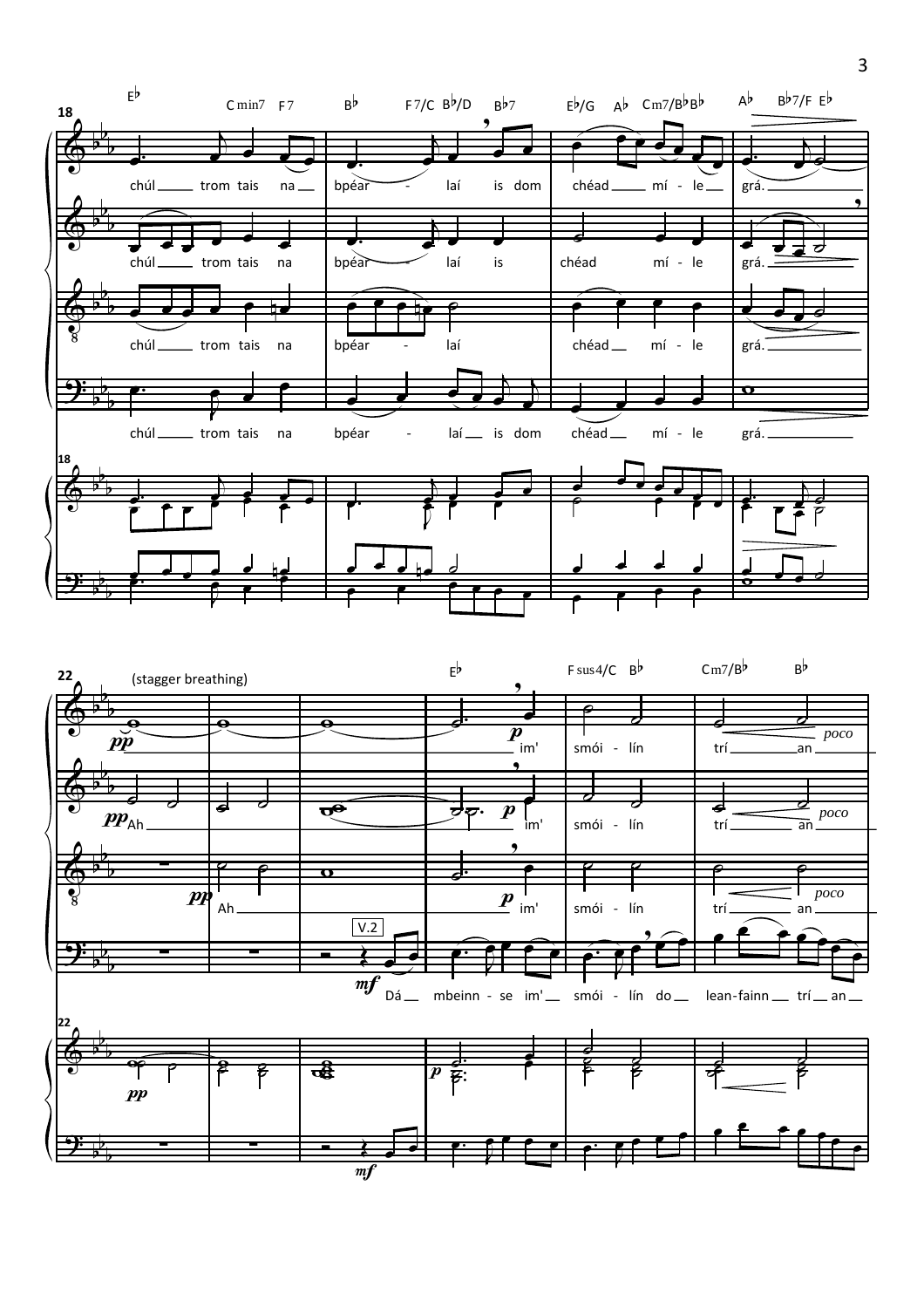4

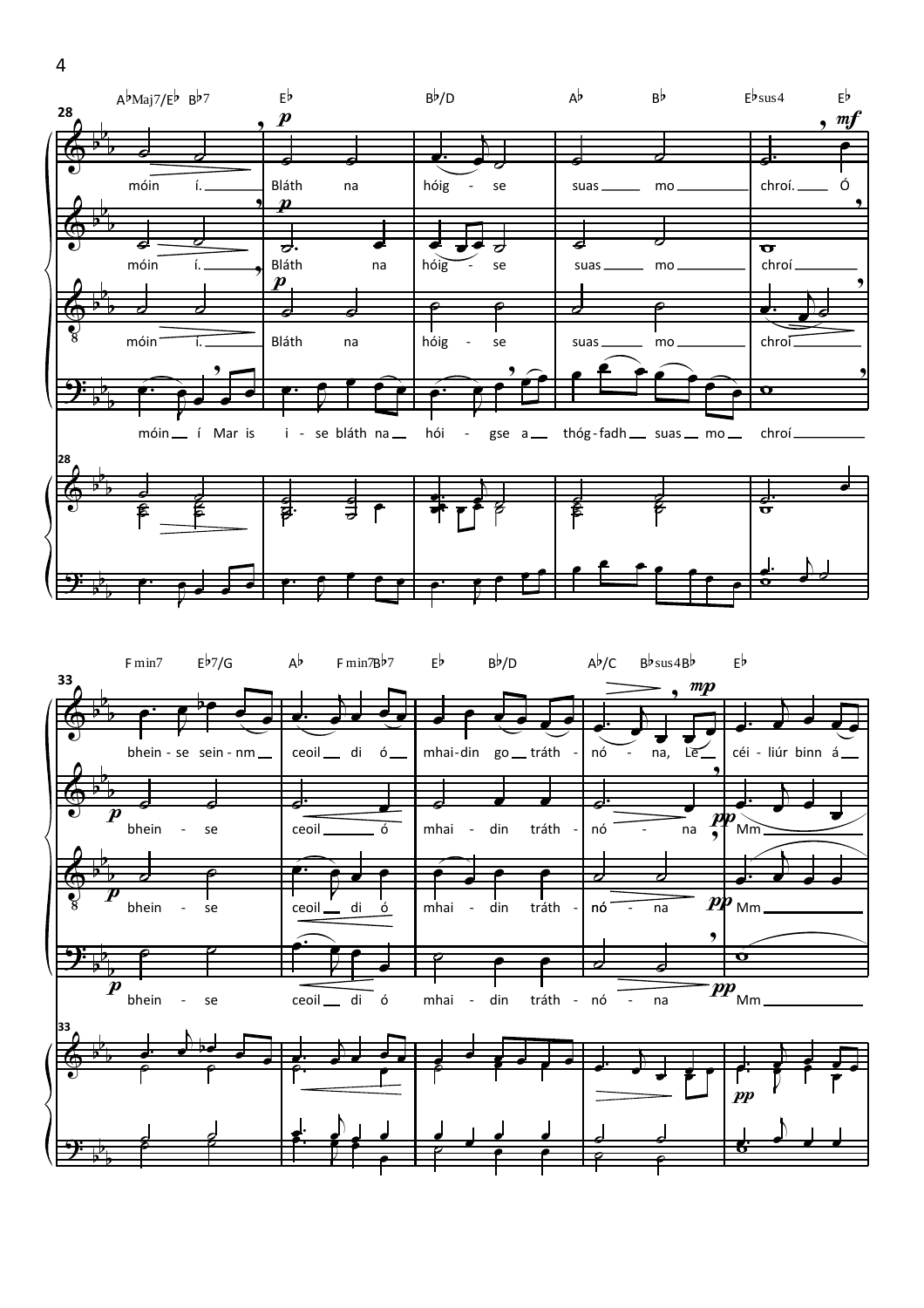

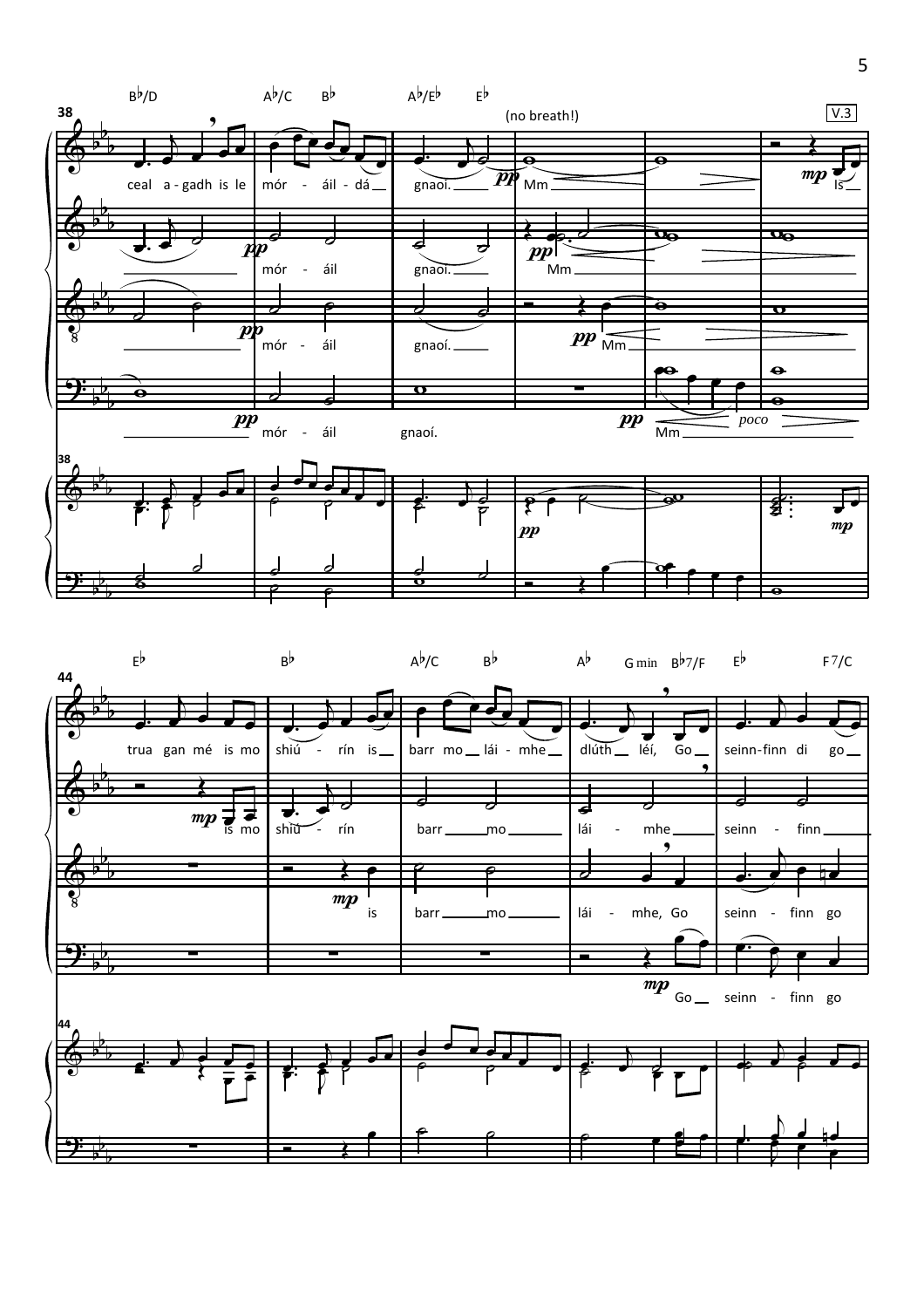



6